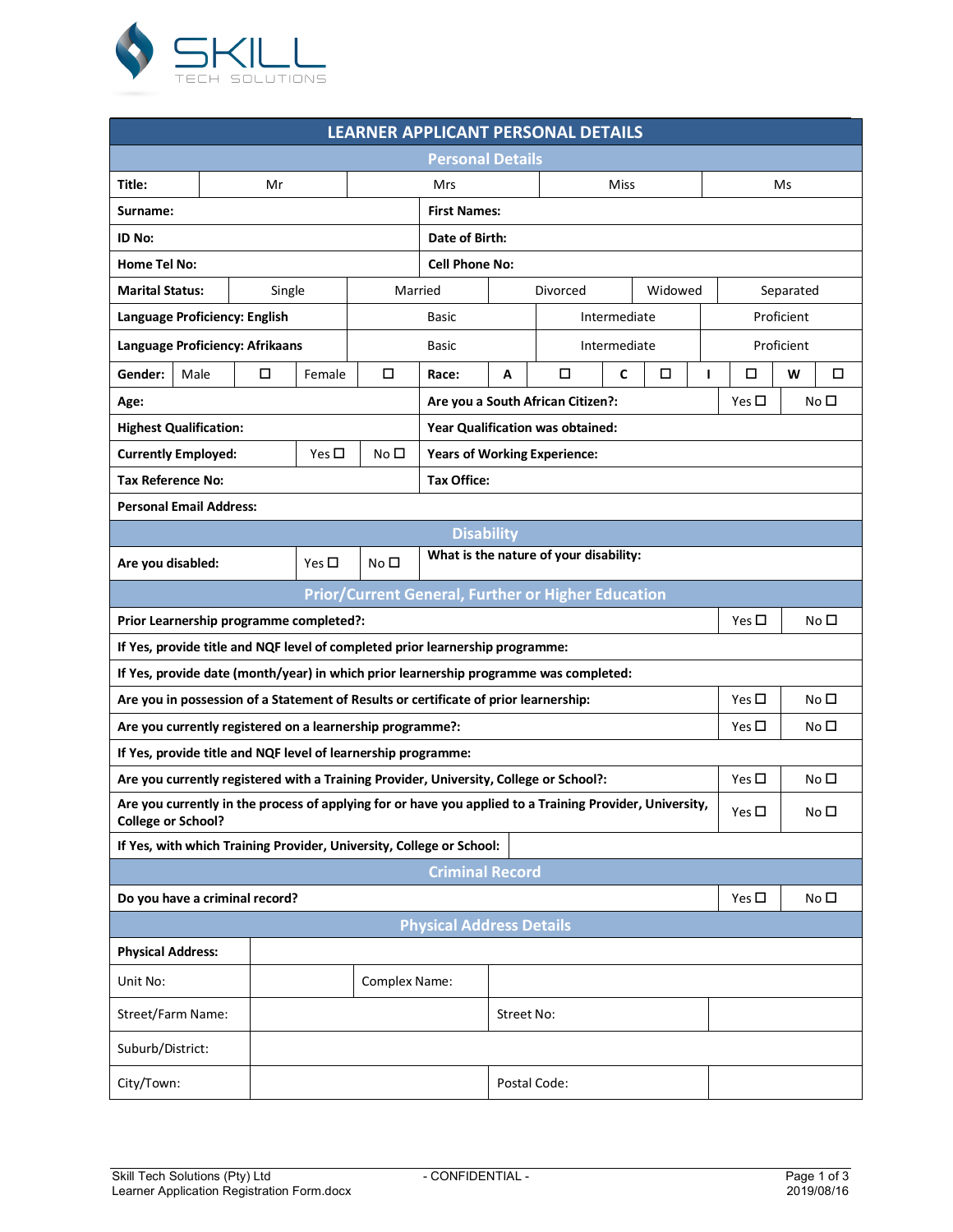

| LEARNER APPLICANT PERSONAL DETAILS                                                                                                                                                                                                     |                             |                                                              |                          |                      |  |  |  |  |
|----------------------------------------------------------------------------------------------------------------------------------------------------------------------------------------------------------------------------------------|-----------------------------|--------------------------------------------------------------|--------------------------|----------------------|--|--|--|--|
| <b>Spouse/Partner Details (If Applicable)</b>                                                                                                                                                                                          |                             |                                                              |                          |                      |  |  |  |  |
| Surname:                                                                                                                                                                                                                               |                             |                                                              | <b>First Names:</b>      |                      |  |  |  |  |
| ID/Passport No:                                                                                                                                                                                                                        |                             |                                                              | <b>Email Address:</b>    |                      |  |  |  |  |
| <b>Cell phone No:</b>                                                                                                                                                                                                                  |                             |                                                              | Work/Home Tel No:        |                      |  |  |  |  |
|                                                                                                                                                                                                                                        |                             | <b>Emergency Contact Details (Other Than Spouse/Partner)</b> |                          |                      |  |  |  |  |
| Surname:                                                                                                                                                                                                                               |                             |                                                              | <b>First Names:</b>      |                      |  |  |  |  |
| <b>Cell phone No:</b>                                                                                                                                                                                                                  |                             |                                                              | <b>Work/Home Tel No:</b> |                      |  |  |  |  |
| <b>Email Address:</b>                                                                                                                                                                                                                  |                             |                                                              | <b>Relationship:</b>     |                      |  |  |  |  |
| <b>Learnership Registration Motivation</b><br>Briefly explain the reason for wanting to register for a Learnership Programme.                                                                                                          |                             |                                                              |                          |                      |  |  |  |  |
|                                                                                                                                                                                                                                        |                             |                                                              |                          |                      |  |  |  |  |
| Briefly explain what type of Learnership Programme you would be interested in registering on.                                                                                                                                          |                             |                                                              |                          |                      |  |  |  |  |
|                                                                                                                                                                                                                                        |                             |                                                              |                          |                      |  |  |  |  |
|                                                                                                                                                                                                                                        |                             |                                                              |                          |                      |  |  |  |  |
| Briefly explain what your career goals and aspirations are for the future.                                                                                                                                                             |                             |                                                              |                          |                      |  |  |  |  |
|                                                                                                                                                                                                                                        |                             |                                                              |                          |                      |  |  |  |  |
|                                                                                                                                                                                                                                        |                             |                                                              |                          |                      |  |  |  |  |
|                                                                                                                                                                                                                                        |                             |                                                              |                          |                      |  |  |  |  |
| From the list below, please indicate the industry you would prefer to work in to further your career path.<br>Note: The College cannot give any guarantee that you will be placed on a Learnership Programme as per your<br>selection. |                             |                                                              |                          |                      |  |  |  |  |
| <b>Accounting Services</b>                                                                                                                                                                                                             |                             | Administrative                                               |                          | Agriculture          |  |  |  |  |
| Arts, Culture and Entertainment                                                                                                                                                                                                        |                             | <b>Banking</b>                                               |                          | Chemical             |  |  |  |  |
| Construction                                                                                                                                                                                                                           |                             | Electricity                                                  | $\Box$                   | Entrepreneurship     |  |  |  |  |
| <b>Financial and Insurance</b>                                                                                                                                                                                                         | $\mathcal{L}_{\mathcal{A}}$ | <b>Financial Services</b>                                    | $\mathsf{L}$             | Forestry and Logging |  |  |  |  |
| <b>Health and Welfare</b>                                                                                                                                                                                                              |                             | Hospitality                                                  |                          | ICT                  |  |  |  |  |
| Local Government                                                                                                                                                                                                                       |                             | Manufacturing                                                |                          | Media                |  |  |  |  |
| Mining and Quarrying                                                                                                                                                                                                                   |                             | <b>Public Administration</b>                                 |                          | Real Estate          |  |  |  |  |
| Safety and Security                                                                                                                                                                                                                    |                             | Services                                                     |                          | Sports               |  |  |  |  |
| <b>Training and Development</b>                                                                                                                                                                                                        |                             | <b>Transport and Storage</b>                                 |                          | <b>Water Supply</b>  |  |  |  |  |
| Wholesale and Retail                                                                                                                                                                                                                   |                             |                                                              |                          |                      |  |  |  |  |